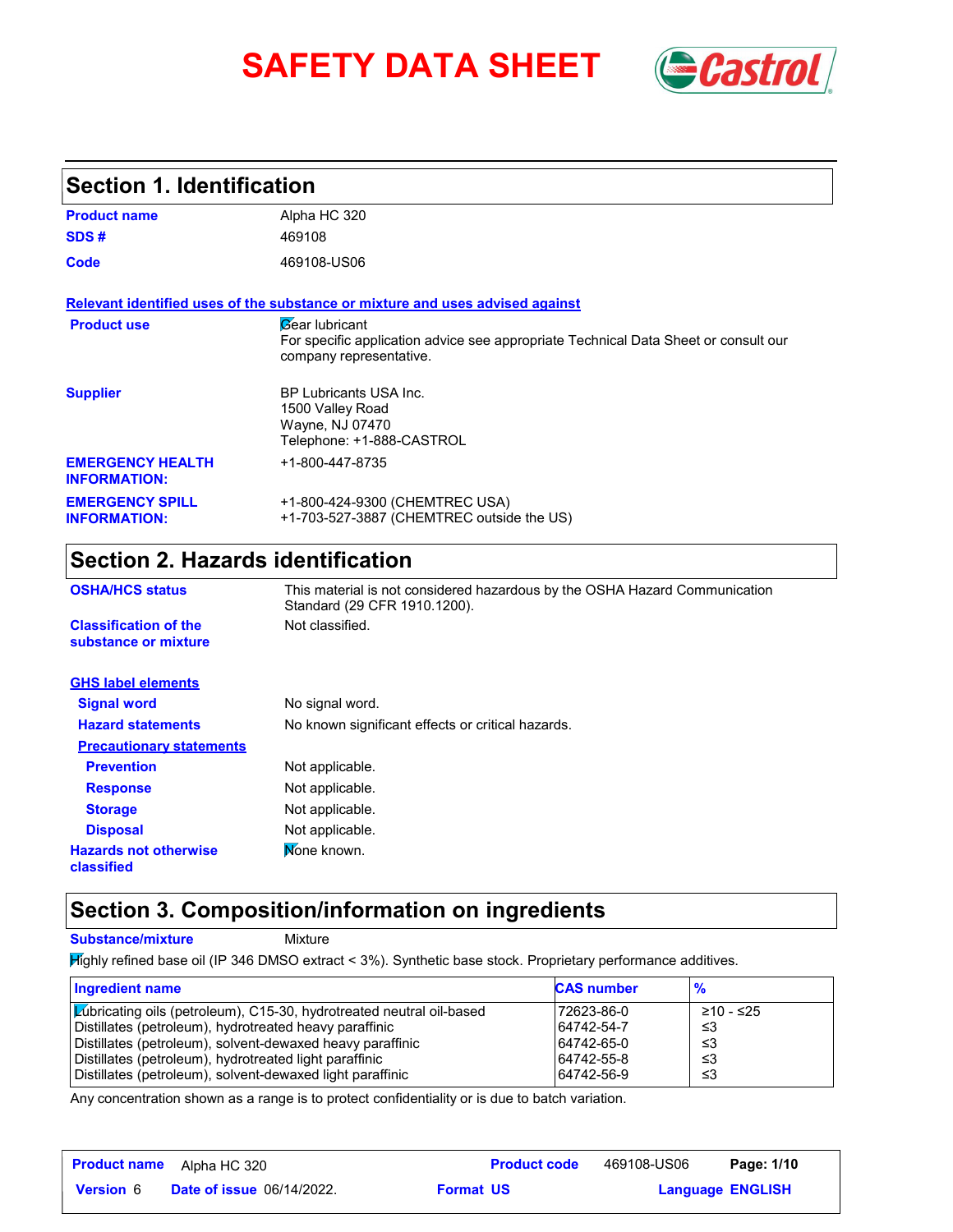## **Section 3. Composition/information on ingredients**

**There are no additional ingredients present which, within the current knowledge of the supplier and in the concentrations applicable, are classified as hazardous to health and hence require reporting in this section.**

**Occupational exposure limits, if available, are listed in Section 8.**

## **Section 4. First aid measures**

#### **Description of necessary first aid measures**

| Eye contact                       | In case of contact, immediately flush eyes with plenty of water for at least 15 minutes.<br>Eyelids should be held away from the eyeball to ensure thorough rinsing. Check for and<br>remove any contact lenses. Get medical attention. |
|-----------------------------------|-----------------------------------------------------------------------------------------------------------------------------------------------------------------------------------------------------------------------------------------|
| <b>Skin contact</b>               | Wash skin thoroughly with soap and water or use recognized skin cleanser. Remove<br>contaminated clothing and shoes. Wash clothing before reuse. Clean shoes thoroughly<br>before reuse. Get medical attention if symptoms occur.       |
| <b>Inhalation</b>                 | If inhaled, remove to fresh air. Get medical attention if symptoms occur.                                                                                                                                                               |
| <b>Ingestion</b>                  | Do not induce vomiting unless directed to do so by medical personnel. Get medical<br>attention if symptoms occur.                                                                                                                       |
| <b>Protection of first-aiders</b> | No action shall be taken involving any personal risk or without suitable training.                                                                                                                                                      |

#### **Most important symptoms/effects, acute and delayed**

**See Section 11 for more detailed information on health effects and symptoms.**

#### **Indication of immediate medical attention and special treatment needed, if necessary**

| <b>Notes to physician</b>  | Treatment should in general be symptomatic and directed to relieving any effects. |
|----------------------------|-----------------------------------------------------------------------------------|
| <b>Specific treatments</b> | No specific treatment.                                                            |

## **Section 5. Fire-fighting measures**

| <b>Extinguishing media</b>                               |                                                                                                                                                                                                                                                                                                                                                                                                                                                                                                                                     |  |  |
|----------------------------------------------------------|-------------------------------------------------------------------------------------------------------------------------------------------------------------------------------------------------------------------------------------------------------------------------------------------------------------------------------------------------------------------------------------------------------------------------------------------------------------------------------------------------------------------------------------|--|--|
| <b>Suitable extinguishing</b><br>media                   | In case of fire, use foam, dry chemical or carbon dioxide extinguisher or spray.                                                                                                                                                                                                                                                                                                                                                                                                                                                    |  |  |
| <b>Unsuitable extinguishing</b><br>media                 | Do not use water jet.                                                                                                                                                                                                                                                                                                                                                                                                                                                                                                               |  |  |
| <b>Specific hazards arising</b><br>from the chemical     | Swarf fires - Neat metal working oils may fume, thermally decompose or ignite if they<br>come into contact with red hot swarf. To minimise the generation of red hot swarf ensure<br>that a sufficient flow of oil is correctly directed to the cutting edge of the tool to flood it<br>throughout cutting operations. As an additional precaution swarf should be regularly<br>cleared from the immediate area to prevent the risk of fire. In a fire or if heated, a<br>pressure increase will occur and the container may burst. |  |  |
| <b>Hazardous combustion</b><br><b>products</b>           | Combustion products may include the following:<br>carbon oxides $(CO, CO2)$ (carbon monoxide, carbon dioxide)                                                                                                                                                                                                                                                                                                                                                                                                                       |  |  |
| <b>Special protective actions</b><br>for fire-fighters   | No action shall be taken involving any personal risk or without suitable training. Promptly<br>isolate the scene by removing all persons from the vicinity of the incident if there is a fire.                                                                                                                                                                                                                                                                                                                                      |  |  |
| <b>Special protective</b><br>equipment for fire-fighters | Fire-fighters should wear positive pressure self-contained breathing apparatus (SCBA)<br>and full turnout gear.                                                                                                                                                                                                                                                                                                                                                                                                                     |  |  |

## **Section 6. Accidental release measures**

#### **Personal precautions, protective equipment and emergency procedures**

| For non-emergency<br>personnel | No action shall be taken involving any personal risk or without suitable training.<br>Evacuate surrounding areas. Keep unnecessary and unprotected personnel from<br>entering. Do not touch or walk through spilled material. Put on appropriate personal<br>protective equipment. Floors may be slippery; use care to avoid falling. |
|--------------------------------|---------------------------------------------------------------------------------------------------------------------------------------------------------------------------------------------------------------------------------------------------------------------------------------------------------------------------------------|
| For emergency responders       | If specialized clothing is required to deal with the spillage, take note of any information in<br>Section 8 on suitable and unsuitable materials. See also the information in "For non-<br>emergency personnel".                                                                                                                      |

|                  | <b>Product name</b> Alpha HC 320 |                  | <b>Product code</b> | 469108-US06             | Page: 2/10 |  |
|------------------|----------------------------------|------------------|---------------------|-------------------------|------------|--|
| <b>Version</b> 6 | <b>Date of issue 06/14/2022.</b> | <b>Format US</b> |                     | <b>Language ENGLISH</b> |            |  |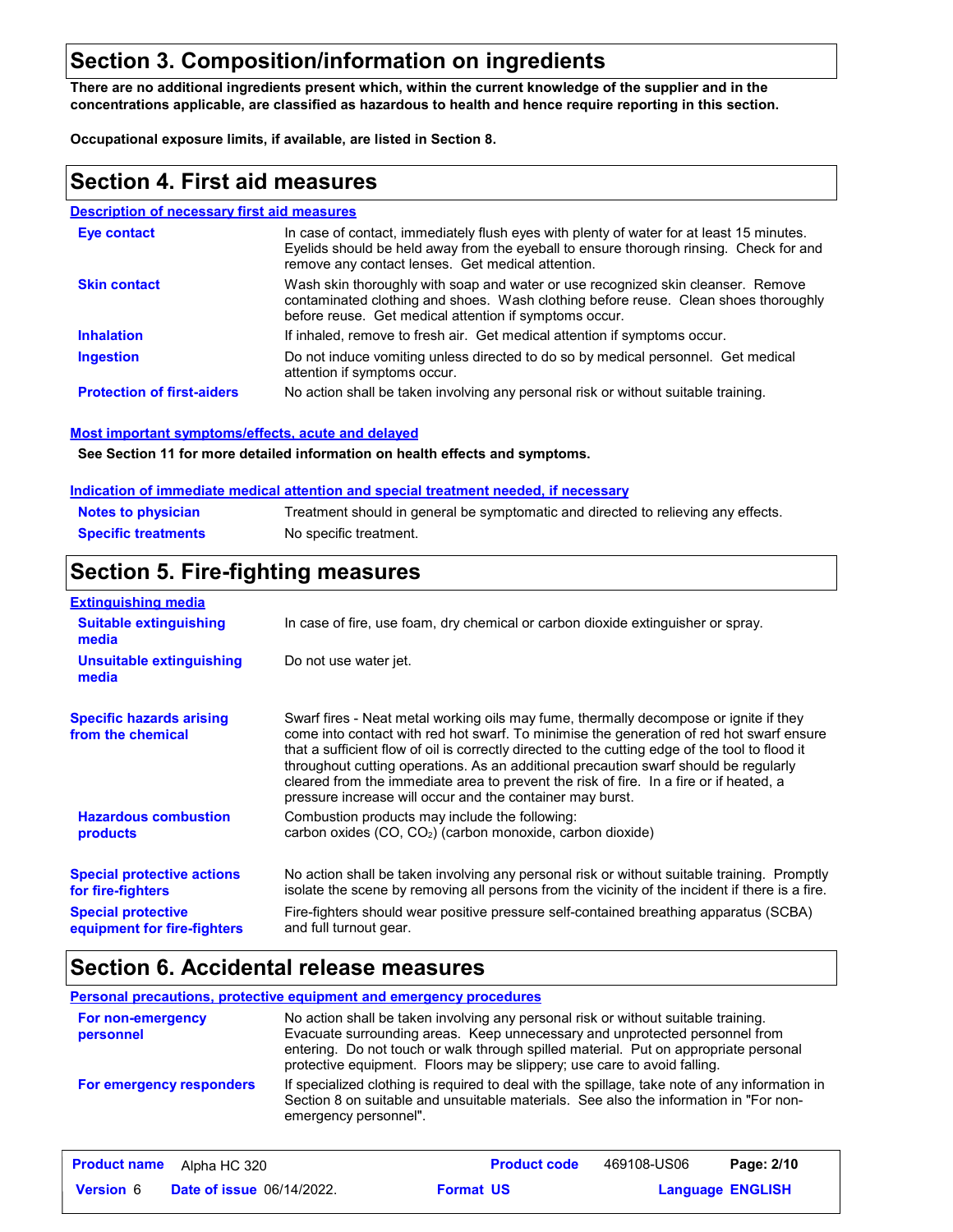## **Section 6. Accidental release measures**

| <b>Environmental precautions</b>                      | Avoid dispersal of spilled material and runoff and contact with soil, waterways, drains<br>and sewers. Inform the relevant authorities if the product has caused environmental<br>pollution (sewers, waterways, soil or air).                                                                                                                                                                      |
|-------------------------------------------------------|----------------------------------------------------------------------------------------------------------------------------------------------------------------------------------------------------------------------------------------------------------------------------------------------------------------------------------------------------------------------------------------------------|
| Methods and materials for containment and cleaning up |                                                                                                                                                                                                                                                                                                                                                                                                    |
| <b>Small spill</b>                                    | Stop leak if without risk. Move containers from spill area. Absorb with an inert material<br>and place in an appropriate waste disposal container. Dispose of via a licensed waste<br>disposal contractor.                                                                                                                                                                                         |
| Large spill                                           | Stop leak if without risk. Move containers from spill area. Prevent entry into sewers,<br>water courses, basements or confined areas. Contain and collect spillage with non-<br>combustible, absorbent material e.g. sand, earth, vermiculite or diatomaceous earth and<br>place in container for disposal according to local regulations. Dispose of via a licensed<br>waste disposal contractor. |

## **Section 7. Handling and storage**

| <b>Precautions for safe handling</b>                                             |                                                                                                                                                                                                                                                                                                                                                                                                                                                                                                                                                                                                                                                                                                                                                                                                          |
|----------------------------------------------------------------------------------|----------------------------------------------------------------------------------------------------------------------------------------------------------------------------------------------------------------------------------------------------------------------------------------------------------------------------------------------------------------------------------------------------------------------------------------------------------------------------------------------------------------------------------------------------------------------------------------------------------------------------------------------------------------------------------------------------------------------------------------------------------------------------------------------------------|
| <b>Protective measures</b>                                                       | Put on appropriate personal protective equipment (see Section 8). Concentrations of<br>mist, fumes and vapors in enclosed spaces may result in the formation of explosive<br>atmospheres. Excessive splashing, agitation or heating must be avoided. During metal<br>working, solid particles from workpieces or tools will contaminate the fluid and may<br>cause abrasions of the skin. Where such abrasions result in a penetration of the skin,<br>first aid treatment should be applied as soon as reasonably possible. The presence of<br>certain metals in the workpiece or tool, such as chromium, cobalt and nickel, can<br>contaminate the metalworking fluid, as can bacteria, and as a result may induce allergic<br>and other skin reactions, especially if personal hygiene is inadequate. |
| <b>Advice on general</b><br>occupational hygiene                                 | Eating, drinking and smoking should be prohibited in areas where this material is<br>handled, stored and processed. Wash thoroughly after handling. Remove contaminated<br>clothing and protective equipment before entering eating areas. See also Section 8 for<br>additional information on hygiene measures.                                                                                                                                                                                                                                                                                                                                                                                                                                                                                         |
| <b>Conditions for safe storage,</b><br>including any<br><i>incompatibilities</i> | Store in accordance with local regulations. Store in original container protected from<br>direct sunlight in a dry, cool and well-ventilated area, away from incompatible materials<br>(see Section 10) and food and drink. Keep container tightly closed and sealed until<br>ready for use. Store and use only in equipment/containers designed for use with this<br>product. Containers that have been opened must be carefully resealed and kept upright<br>to prevent leakage. Do not store in unlabeled containers. Use appropriate containment<br>to avoid environmental contamination.                                                                                                                                                                                                            |

## **Section 8. Exposure controls/personal protection**

#### **Control parameters**

#### **Occupational exposure limits**

Lubricating oils (petroleum), C15-30, hydrotreated neutral oil-based **ACGIH TLV (United States).**

TWA: 5 mg/m<sup>3</sup> 8 hours. Issued/Revised: 11/2009 Form: Inhalable fraction **OSHA PEL (United States).**

TWA: 5 mg/m<sup>3</sup> 8 hours. Issued/Revised: 6/1993

Distillates (petroleum), hydrotreated heavy paraffinic **ACGIH TLV (United States).**

TWA: 5 mg/m<sup>3</sup> 8 hours. Issued/Revised: 11/2009 Form: Inhalable fraction **OSHA PEL (United States).** TWA: 5 mg/m<sup>3</sup> 8 hours. Issued/Revised: 6/1993

Distillates (petroleum), solvent-dewaxed heavy paraffinic **ACGIH TLV (United States).**

TWA: 5 mg/m<sup>3</sup> 8 hours. Issued/Revised: 11/2009 Form: Inhalable fraction **OSHA PEL (United States).**

| <b>Product name</b> | Alpha HC 320                     |                  | <b>Product code</b> | 469108-US06 | Page: 3/10              |  |
|---------------------|----------------------------------|------------------|---------------------|-------------|-------------------------|--|
| <b>Version 6</b>    | <b>Date of issue 06/14/2022.</b> | <b>Format US</b> |                     |             | <b>Language ENGLISH</b> |  |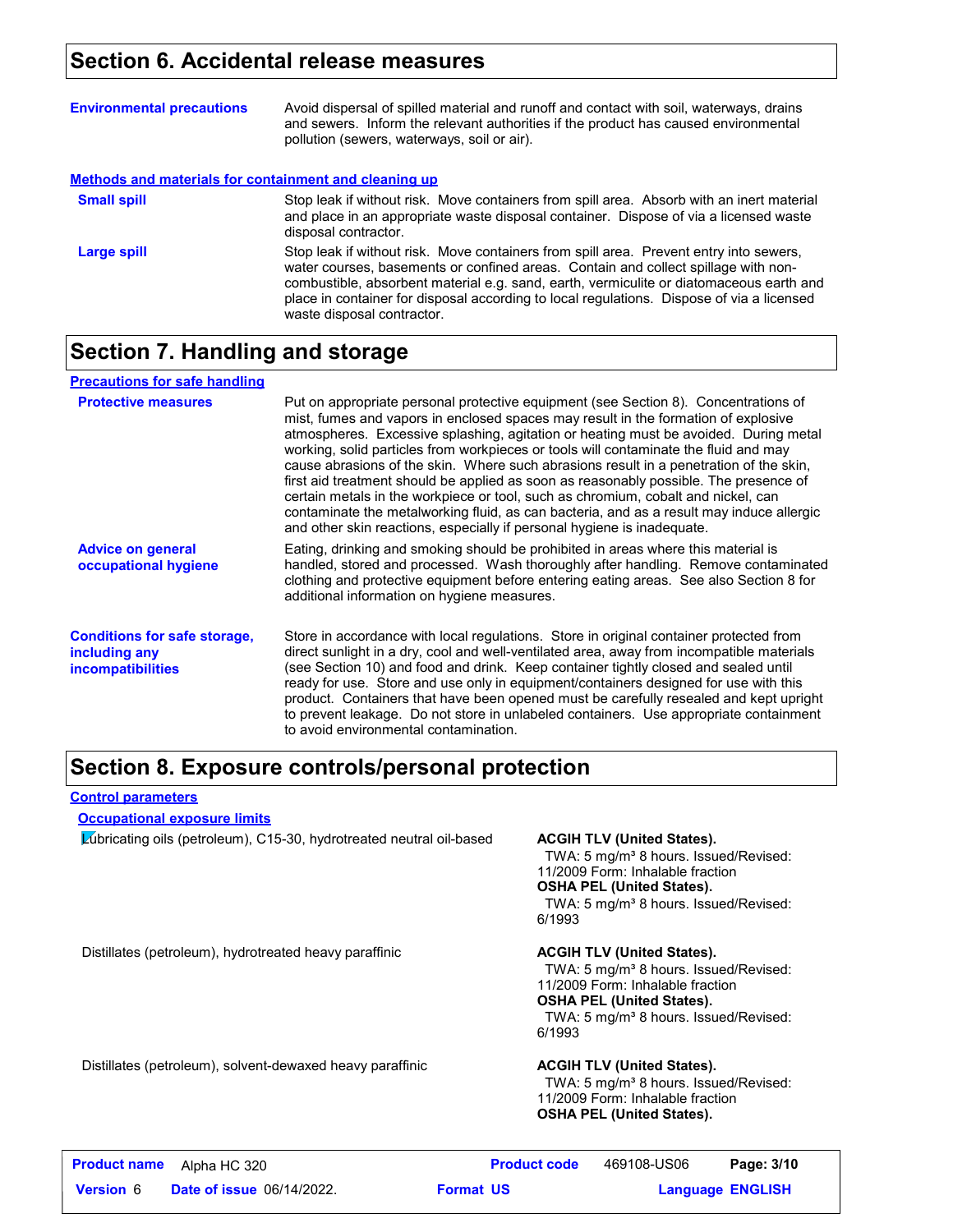## **Section 8. Exposure controls/personal protection**

|                                                           |                                                    | 6/1993                                                                                                                                                                                                                                                                                                                                                                                                                                                                                                                                                                                                                                                                                                                                                                                                                                                                                                                                                                      | TWA: 5 mg/m <sup>3</sup> 8 hours. Issued/Revised:                                                                                                                                                                   |                         |
|-----------------------------------------------------------|----------------------------------------------------|-----------------------------------------------------------------------------------------------------------------------------------------------------------------------------------------------------------------------------------------------------------------------------------------------------------------------------------------------------------------------------------------------------------------------------------------------------------------------------------------------------------------------------------------------------------------------------------------------------------------------------------------------------------------------------------------------------------------------------------------------------------------------------------------------------------------------------------------------------------------------------------------------------------------------------------------------------------------------------|---------------------------------------------------------------------------------------------------------------------------------------------------------------------------------------------------------------------|-------------------------|
| Distillates (petroleum), hydrotreated light paraffinic    |                                                    | 6/1993                                                                                                                                                                                                                                                                                                                                                                                                                                                                                                                                                                                                                                                                                                                                                                                                                                                                                                                                                                      | <b>ACGIH TLV (United States).</b><br>TWA: 5 mg/m <sup>3</sup> 8 hours. Issued/Revised:<br>11/2009 Form: Inhalable fraction<br><b>OSHA PEL (United States).</b><br>TWA: 5 mg/m <sup>3</sup> 8 hours. Issued/Revised: |                         |
| Distillates (petroleum), solvent-dewaxed light paraffinic |                                                    | 6/1993                                                                                                                                                                                                                                                                                                                                                                                                                                                                                                                                                                                                                                                                                                                                                                                                                                                                                                                                                                      | <b>ACGIH TLV (United States).</b><br>TWA: 5 mg/m <sup>3</sup> 8 hours. Issued/Revised:<br>11/2009 Form: Inhalable fraction<br><b>OSHA PEL (United States).</b><br>TWA: 5 mg/m <sup>3</sup> 8 hours. Issued/Revised: |                         |
| <b>Appropriate engineering</b><br><b>controls</b>         | organisation for standards.                        | All activities involving chemicals should be assessed for their risks to health, to ensure<br>exposures are adequately controlled. Personal protective equipment should only be<br>considered after other forms of control measures (e.g. engineering controls) have been<br>suitably evaluated. Personal protective equipment should conform to appropriate<br>standards, be suitable for use, be kept in good condition and properly maintained.<br>Your supplier of personal protective equipment should be consulted for advice on<br>selection and appropriate standards. For further information contact your national<br>Provide exhaust ventilation or other engineering controls to keep the relevant airborne<br>concentrations below their respective occupational exposure limits.<br>The final choice of protective equipment will depend upon a risk assessment. It is<br>important to ensure that all items of personal protective equipment are compatible. |                                                                                                                                                                                                                     |                         |
| <b>Environmental exposure</b><br><b>controls</b>          |                                                    | Emissions from ventilation or work process equipment should be checked to ensure they<br>comply with the requirements of environmental protection legislation. In some cases,<br>fume scrubbers, filters or engineering modifications to the process equipment will be<br>necessary to reduce emissions to acceptable levels.                                                                                                                                                                                                                                                                                                                                                                                                                                                                                                                                                                                                                                               |                                                                                                                                                                                                                     |                         |
| <b>Individual protection measures</b>                     |                                                    |                                                                                                                                                                                                                                                                                                                                                                                                                                                                                                                                                                                                                                                                                                                                                                                                                                                                                                                                                                             |                                                                                                                                                                                                                     |                         |
| <b>Hygiene measures</b>                                   |                                                    | Wash hands, forearms and face thoroughly after handling chemical products, before<br>eating, smoking and using the lavatory and at the end of the working period.<br>Appropriate techniques should be used to remove potentially contaminated clothing.<br>Wash contaminated clothing before reusing. Ensure that eyewash stations and safety<br>showers are close to the workstation location.                                                                                                                                                                                                                                                                                                                                                                                                                                                                                                                                                                             |                                                                                                                                                                                                                     |                         |
| <b>Eye/face protection</b>                                | Safety glasses with side shields.                  |                                                                                                                                                                                                                                                                                                                                                                                                                                                                                                                                                                                                                                                                                                                                                                                                                                                                                                                                                                             |                                                                                                                                                                                                                     |                         |
| <b>Skin protection</b>                                    |                                                    |                                                                                                                                                                                                                                                                                                                                                                                                                                                                                                                                                                                                                                                                                                                                                                                                                                                                                                                                                                             |                                                                                                                                                                                                                     |                         |
| <b>Hand protection</b>                                    |                                                    | Wear protective gloves if prolonged or repeated contact is likely. Wear chemical<br>resistant gloves. Recommended: Nitrile gloves. The correct choice of protective gloves<br>depends upon the chemicals being handled, the conditions of work and use, and the<br>condition of the gloves (even the best chemically resistant glove will break down after<br>repeated chemical exposures). Most gloves provide only a short time of protection<br>before they must be discarded and replaced. Because specific work environments and<br>material handling practices vary, safety procedures should be developed for each<br>intended application. Gloves should therefore be chosen in consultation with the supplier/<br>manufacturer and with a full assessment of the working conditions.                                                                                                                                                                               |                                                                                                                                                                                                                     |                         |
| <b>Body protection</b>                                    | this product.<br>suits and boots will be required. | Use of protective clothing is good industrial practice.<br>Personal protective equipment for the body should be selected based on the task being<br>performed and the risks involved and should be approved by a specialist before handling<br>Cotton or polyester/cotton overalls will only provide protection against light superficial<br>contamination that will not soak through to the skin. Overalls should be laundered on a<br>regular basis. When the risk of skin exposure is high (e.g. when cleaning up spillages or<br>if there is a risk of splashing) then chemical resistant aprons and/or impervious chemical                                                                                                                                                                                                                                                                                                                                             |                                                                                                                                                                                                                     |                         |
| <b>Other skin protection</b>                              | specialist before handling this product.           | Appropriate footwear and any additional skin protection measures should be selected<br>based on the task being performed and the risks involved and should be approved by a                                                                                                                                                                                                                                                                                                                                                                                                                                                                                                                                                                                                                                                                                                                                                                                                 |                                                                                                                                                                                                                     |                         |
| <b>Product name</b><br>Alpha HC 320                       |                                                    | <b>Product code</b>                                                                                                                                                                                                                                                                                                                                                                                                                                                                                                                                                                                                                                                                                                                                                                                                                                                                                                                                                         | 469108-US06                                                                                                                                                                                                         | Page: 4/10              |
| Version 6<br><b>Date of issue 06/14/2022.</b>             |                                                    | <b>Format US</b>                                                                                                                                                                                                                                                                                                                                                                                                                                                                                                                                                                                                                                                                                                                                                                                                                                                                                                                                                            |                                                                                                                                                                                                                     | <b>Language ENGLISH</b> |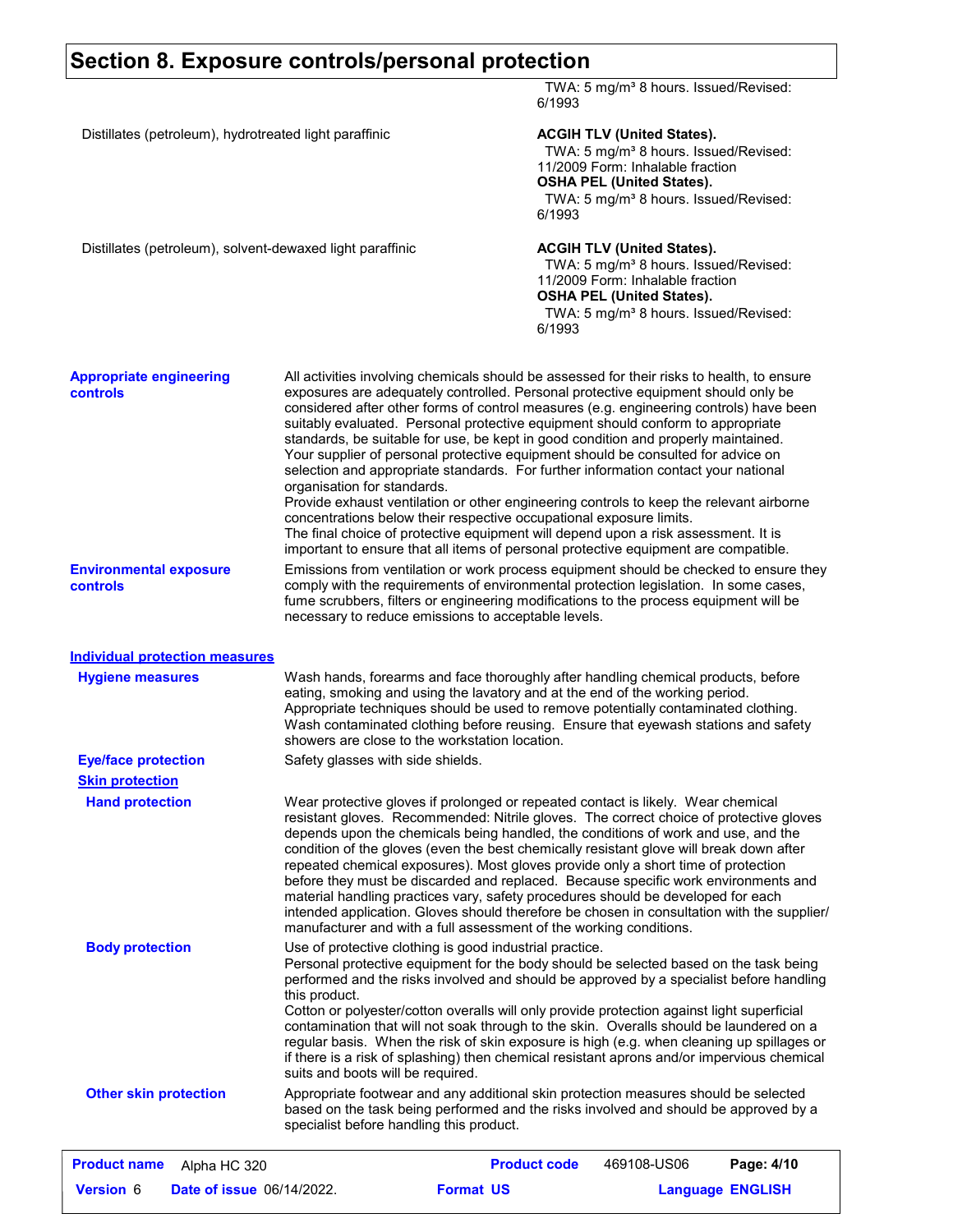## **Section 8. Exposure controls/personal protection**

In case of insufficient ventilation, wear suitable respiratory equipment. For protection against metal working fluids, respiratory protection that is classified as "resistant to oil" (class R) or oil proof (class P) should be selected where appropriate. Depending on the level of airborne contaminants, an air-purifying, half-mask respirator (with HEPA filter) including disposable (P- or R-series) (for oil mists less than 50mg/m3), or any powered, air-purifying respirator equipped with hood or helmet and HEPA filter (for oil mists less than 125 mg/m3). Where organic vapours are a potential hazard during metalworking operations, a combination particulate and organic vapour filter may be necessary. The correct choice of respiratory protection depends upon the chemicals being handled, the conditions of work and use, and the condition of the respiratory equipment. Safety procedures should be developed for each intended application. Respiratory protection equipment should therefore be chosen in consultation with the supplier/manufacturer and with a full assessment of the working conditions. **Respiratory protection**

## **Section 9. Physical and chemical properties**

The conditions of measurement of all properties are at standard temperature and pressure unless otherwise indicated.

#### **Appearance**

| <b>Physical state</b>                                             | Liquid.                                   |                        |
|-------------------------------------------------------------------|-------------------------------------------|------------------------|
| <b>Color</b>                                                      | Brown.                                    |                        |
| <b>Odor</b>                                                       | Not available.                            |                        |
| <b>Odor threshold</b>                                             | Not available.                            |                        |
| рH                                                                | Not applicable.                           |                        |
| <b>Melting point/freezing point</b>                               | Not available.                            |                        |
| <b>Boiling point, initial boiling</b><br>point, and boiling range | Not available.                            |                        |
| <b>Flash point</b>                                                | Open cup: >210°C (>410°F) [Cleveland]     |                        |
| <b>Pour point</b>                                                 | -40 $^{\circ}$ C                          |                        |
| <b>Evaporation rate</b>                                           | Not available.                            |                        |
| <b>Flammability</b>                                               | Not applicable. Based on - Physical state |                        |
| Lower and upper explosion<br>limit/flammability limit             | Not available.                            |                        |
| <b>Vapor pressure</b>                                             |                                           | Vapor Pressure at 20°C |

|                                                                                | Vapor Pressure at 20°C |         |                    | Vapor pressure at 50°C |     |               |
|--------------------------------------------------------------------------------|------------------------|---------|--------------------|------------------------|-----|---------------|
| <b>Ingredient name</b>                                                         | mm Hg                  | kPa     | <b>Method</b>      | mm<br>Hg               | kPa | <b>Method</b> |
| Lubricating oils<br>(petroleum), C20-50,<br>hydrotreated neutral oil-<br>based | 0.08                   | < 0.011 | <b>ASTM D 5191</b> |                        |     |               |
| Lubricating oils<br>(petroleum), C15-30,<br>hydrotreated neutral oil-<br>based | < 0.08                 | < 0.011 | <b>ASTM D 5191</b> |                        |     |               |
| Distillates (petroleum),<br>hydrotreated heavy<br>paraffinic                   | < 0.08                 | < 0.011 | <b>ASTM D 5191</b> |                        |     |               |
| Distillates (petroleum),<br>solvent-dewaxed heavy<br>paraffinic                | < 0.08                 | < 0.011 | <b>ASTM D 5191</b> |                        |     |               |
| Distillates (petroleum),<br>hydrotreated light<br>paraffinic                   | < 0.08                 | < 0.011 | <b>ASTM D 5191</b> |                        |     |               |

**Partition coefficient: noctanol/water Density Solubility Relative vapor density**

#### Not available.

 $<$ 1000 kg/m<sup>3</sup> (<1 g/cm<sup>3</sup>) at 15 $^{\circ}$ C

insoluble in water.

Not applicable.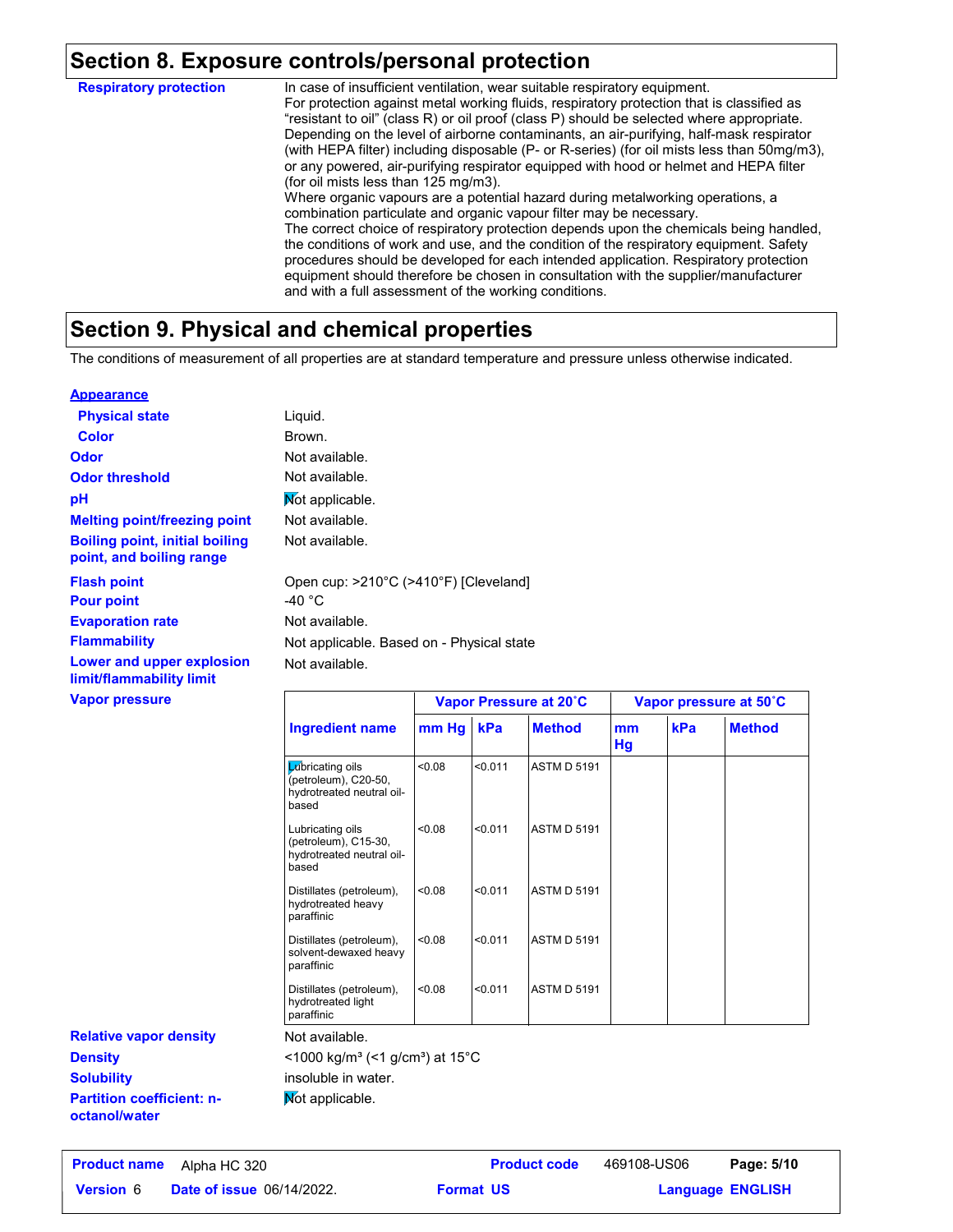## **Section 9. Physical and chemical properties**

| <b>Auto-ignition temperature</b> | Not available.                                                                                                       |
|----------------------------------|----------------------------------------------------------------------------------------------------------------------|
| Decomposition temperature        | Not available.                                                                                                       |
| <b>Viscosity</b>                 | Kinematic: 320 mm <sup>2</sup> /s (320 cSt) at 40 $^{\circ}$ C<br>Kinematic: 35 mm <sup>2</sup> /s (35 cSt) at 100°C |
| <b>Particle characteristics</b>  |                                                                                                                      |

**Median particle size** Not applicable.

## **Section 10. Stability and reactivity**

| <b>Reactivity</b>                            | No specific test data available for this product. Refer to Conditions to avoid and<br>Incompatible materials for additional information.                                |
|----------------------------------------------|-------------------------------------------------------------------------------------------------------------------------------------------------------------------------|
| <b>Chemical stability</b>                    | The product is stable.                                                                                                                                                  |
| <b>Possibility of hazardous</b><br>reactions | Under normal conditions of storage and use, hazardous reactions will not occur.<br>Under normal conditions of storage and use, hazardous polymerization will not occur. |
| <b>Conditions to avoid</b>                   | Avoid all possible sources of ignition (spark or flame).                                                                                                                |
| Incompatible materials                       | Reactive or incompatible with the following materials: oxidizing materials.                                                                                             |
| <b>Hazardous decomposition</b><br>products   | Under normal conditions of storage and use, hazardous decomposition products should<br>not be produced.                                                                 |

## **Section 11. Toxicological information**

#### **Information on toxicological effects**

#### **Aspiration hazard**

| <b>Name</b>                                                                                                                    | <b>Result</b>                                                                  |
|--------------------------------------------------------------------------------------------------------------------------------|--------------------------------------------------------------------------------|
| Lúbricating oils (petroleum), C15-30, hydrotreated neutral oil-based<br>Distillates (petroleum), hydrotreated heavy paraffinic | <b>ASPIRATION HAZARD - Category 1</b><br><b>ASPIRATION HAZARD - Category 1</b> |
| Distillates (petroleum), solvent-dewaxed heavy paraffinic                                                                      | <b>ASPIRATION HAZARD - Category 1</b>                                          |
| Distillates (petroleum), hydrotreated light paraffinic<br>Distillates (petroleum), solvent-dewaxed light paraffinic            | <b>ASPIRATION HAZARD - Category 1</b><br><b>ASPIRATION HAZARD - Category 1</b> |
|                                                                                                                                |                                                                                |

| Information on the likely |  |
|---------------------------|--|
| routes of exposure        |  |

Routes of entry anticipated: Dermal, Inhalation.

#### **Potential acute health effects**

| <b>Eve contact</b>  | No known significant effects or critical hazards.                                                 |
|---------------------|---------------------------------------------------------------------------------------------------|
| <b>Skin contact</b> | No known significant effects or critical hazards.                                                 |
| <b>Inhalation</b>   | Vapor inhalation under ambient conditions is not normally a problem due to low vapor<br>pressure. |
| Ingestion           | No known significant effects or critical hazards.                                                 |

#### **Symptoms related to the physical, chemical and toxicological characteristics**

| <b>Eye contact</b>  | No specific data.                                                                |
|---------------------|----------------------------------------------------------------------------------|
| <b>Skin contact</b> | Adverse symptoms may include the following:<br>irritation<br>dryness<br>cracking |
| <b>Inhalation</b>   | No specific data.                                                                |
| <b>Ingestion</b>    | No specific data.                                                                |

#### **Delayed and immediate effects and also chronic effects from short and long term exposure Short term exposure**

| <b>Product name</b> | Alpha HC 320                     |                  | <b>Product code</b> | 469108-US06             | Page: 6/10 |  |
|---------------------|----------------------------------|------------------|---------------------|-------------------------|------------|--|
| <b>Version 6</b>    | <b>Date of issue 06/14/2022.</b> | <b>Format US</b> |                     | <b>Language ENGLISH</b> |            |  |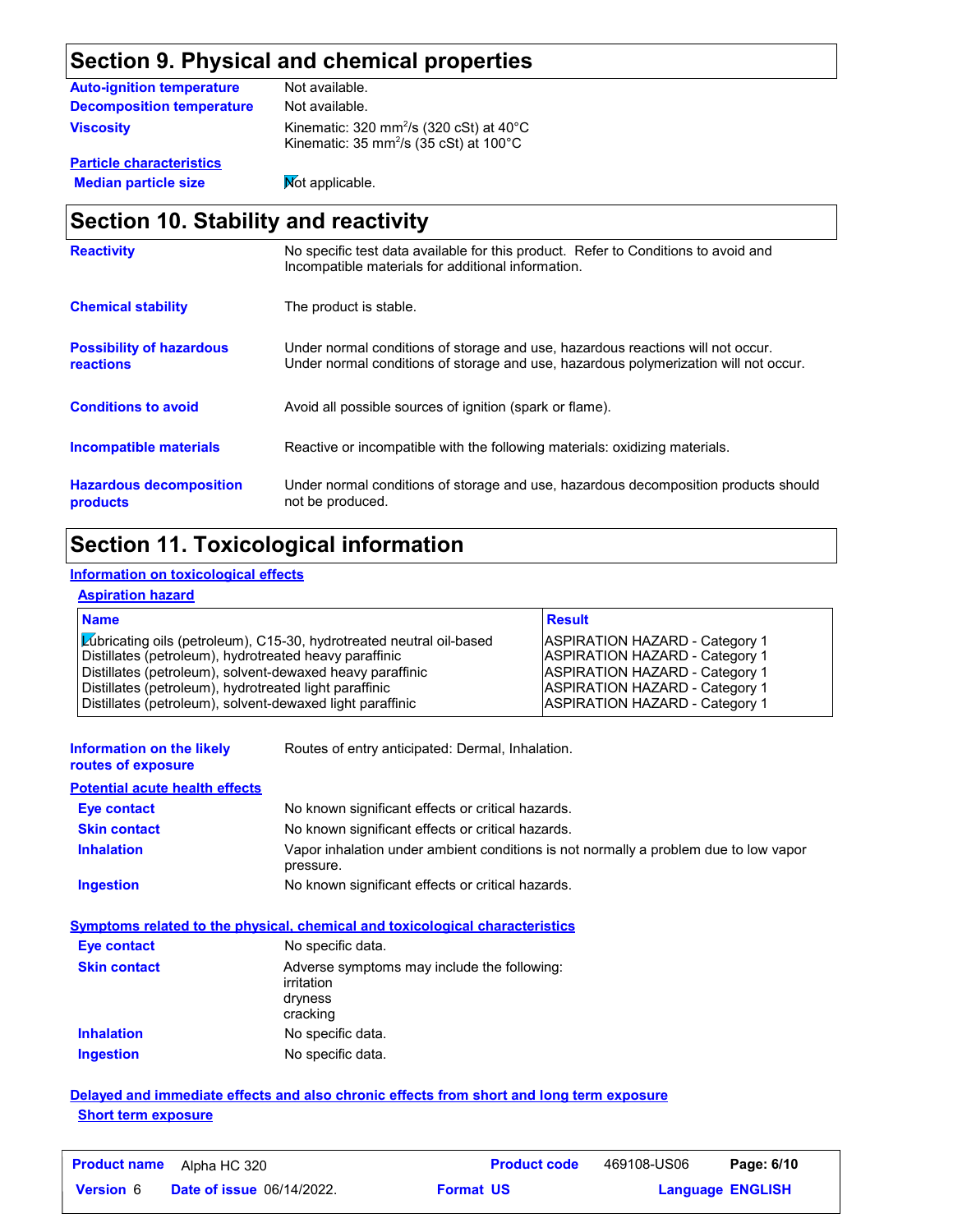## **Section 11. Toxicological information**

| <b>Potential immediate</b><br><b>effects</b> | Not available.                                    |
|----------------------------------------------|---------------------------------------------------|
| <b>Potential delayed effects</b>             | Not available.                                    |
| Long term exposure                           |                                                   |
| <b>Potential immediate</b><br>effects        | Not available.                                    |
| <b>Potential delayed effects</b>             | Not available.                                    |
| <b>Potential chronic health effects</b>      |                                                   |
| <b>General</b>                               | No known significant effects or critical hazards. |
| <b>Carcinogenicity</b>                       | No known significant effects or critical hazards. |
| <b>Mutagenicity</b>                          | No known significant effects or critical hazards. |
| <b>Teratogenicity</b>                        | No known significant effects or critical hazards. |
| <b>Developmental effects</b>                 | No known significant effects or critical hazards. |
| <b>Fertility effects</b>                     | No known significant effects or critical hazards. |
|                                              |                                                   |

#### **Numerical measures of toxicity**

#### **Acute toxicity estimates**

Not available.

## **Section 12. Ecological information**

#### **Toxicity**

No testing has been performed by the manufacturer.

#### **Persistence and degradability**

Not expected to be rapidly degradable.

#### **Bioaccumulative potential**

This product is not expected to bioaccumulate through food chains in the environment.

| <b>Mobility in soil</b>                                 |                                                                                                                           |
|---------------------------------------------------------|---------------------------------------------------------------------------------------------------------------------------|
| <b>Soil/water partition</b><br><b>coefficient (Koc)</b> | Not available.                                                                                                            |
| <b>Mobility</b>                                         | Spillages may penetrate the soil causing ground water contamination.                                                      |
| <b>Other adverse effects</b>                            | No known significant effects or critical hazards.                                                                         |
| <b>Other ecological information</b>                     | Spills may form a film on water surfaces causing physical damage to organisms. Oxygen<br>transfer could also be impaired. |

### **Section 13. Disposal considerations**

The generation of waste should be avoided or minimized wherever possible. Significant quantities of waste product residues should not be disposed of via the foul sewer but processed in a suitable effluent treatment plant. Dispose of surplus and non-recyclable products via a licensed waste disposal contractor. Disposal of this product, solutions and any by-products should at all times comply with the requirements of environmental protection and waste disposal legislation and any regional local authority requirements. Waste packaging should be recycled. Incineration or landfill should only be considered when recycling is not feasible. This material and its container must be disposed of in a safe way. Empty containers or liners may retain some product residues. Avoid dispersal of spilled material and runoff and contact with soil, waterways, drains and sewers. **Disposal methods**

| <b>Product name</b> | Alpha HC 320                     |                  | <b>Product code</b> | 469108-US06             | Page: 7/10 |  |
|---------------------|----------------------------------|------------------|---------------------|-------------------------|------------|--|
| <b>Version 6</b>    | <b>Date of issue 06/14/2022.</b> | <b>Format US</b> |                     | <b>Language ENGLISH</b> |            |  |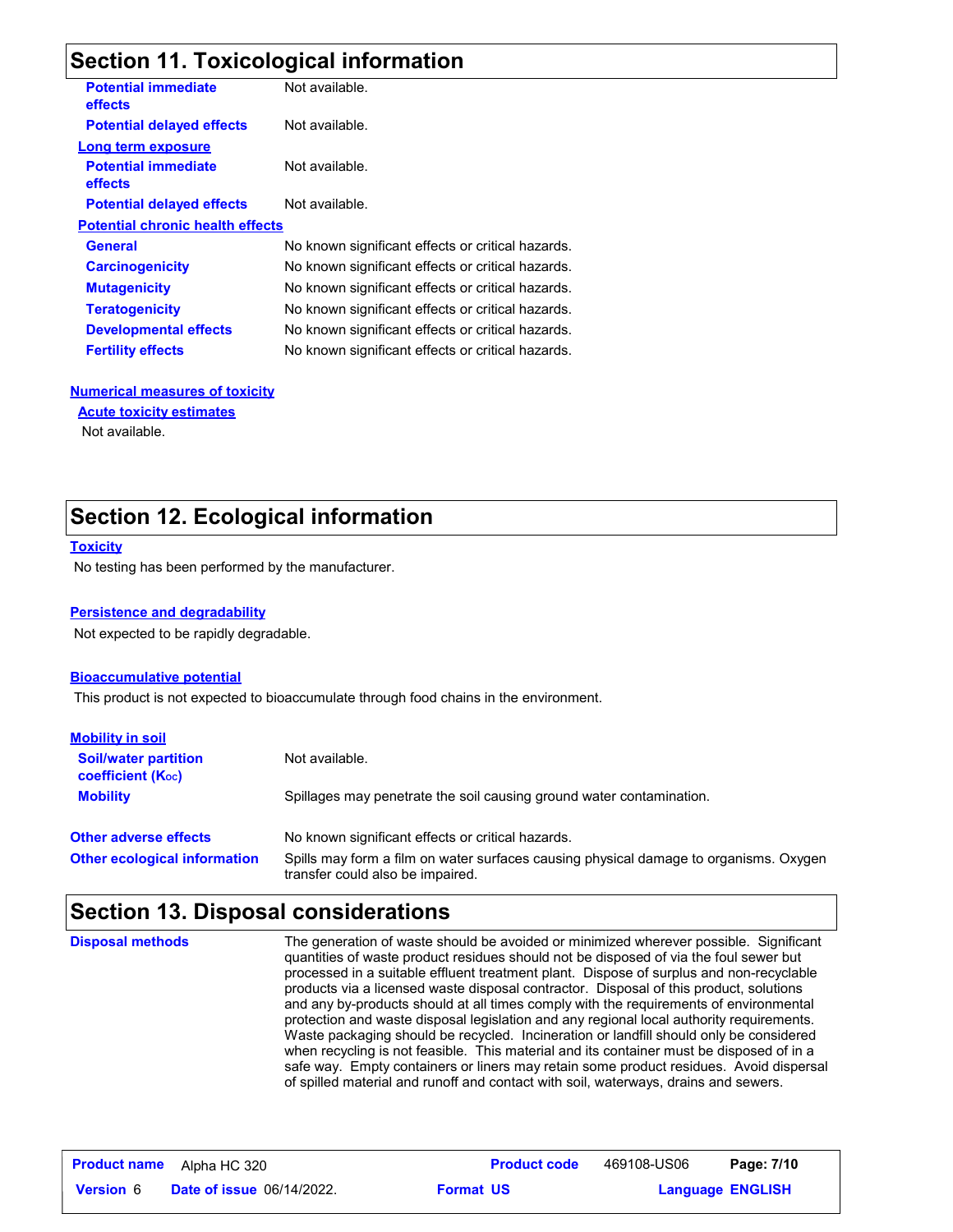## **Section 14. Transport information**

|                                         | <b>DOT Classification</b> | <b>TDG Classification</b> | <b>IMDG</b>    | <b>IATA</b>    |
|-----------------------------------------|---------------------------|---------------------------|----------------|----------------|
| <b>UN number</b>                        | Not regulated.            | Not regulated.            | Not regulated. | Not regulated. |
| <b>UN proper</b><br>shipping name       |                           | -                         | $\overline{a}$ |                |
| <b>Transport</b><br>hazard class(es)    |                           | $\overline{a}$            | $\blacksquare$ |                |
| <b>Packing group</b>                    | $\overline{\phantom{a}}$  | -                         | $\blacksquare$ | ٠              |
| <b>Environmental</b><br>hazards         | No.                       | l No.                     | No.            | No.            |
| <b>Additional</b><br><b>information</b> |                           |                           |                |                |

**Special precautions for user** Not available.

Not available.

**Transport in bulk according to IMO instruments**

## **Section 15. Regulatory information**

| <b>U.S. Federal regulations</b>               |                                                                                                                                                                                                                                                                                                                                                                                                                                                                                                                                                      |
|-----------------------------------------------|------------------------------------------------------------------------------------------------------------------------------------------------------------------------------------------------------------------------------------------------------------------------------------------------------------------------------------------------------------------------------------------------------------------------------------------------------------------------------------------------------------------------------------------------------|
| <b>United States inventory</b><br>(TSCA 8b)   | All components are active or exempted.                                                                                                                                                                                                                                                                                                                                                                                                                                                                                                               |
| <b>SARA 302/304</b>                           |                                                                                                                                                                                                                                                                                                                                                                                                                                                                                                                                                      |
| <b>Composition/information on ingredients</b> |                                                                                                                                                                                                                                                                                                                                                                                                                                                                                                                                                      |
| No products were found.                       |                                                                                                                                                                                                                                                                                                                                                                                                                                                                                                                                                      |
| <b>SARA 311/312</b>                           |                                                                                                                                                                                                                                                                                                                                                                                                                                                                                                                                                      |
| <b>Classification</b>                         | Not applicable.                                                                                                                                                                                                                                                                                                                                                                                                                                                                                                                                      |
| <b>SARA 313</b>                               |                                                                                                                                                                                                                                                                                                                                                                                                                                                                                                                                                      |
| <b>Form R - Reporting</b><br>requirements     | This product does not contain any hazardous ingredients at or above regulated<br>thresholds.                                                                                                                                                                                                                                                                                                                                                                                                                                                         |
| <b>Supplier notification</b>                  | This product does not contain any hazardous ingredients at or above regulated<br>thresholds.                                                                                                                                                                                                                                                                                                                                                                                                                                                         |
| <b>State regulations</b>                      |                                                                                                                                                                                                                                                                                                                                                                                                                                                                                                                                                      |
| <b>Massachusetts</b>                          | The following components are listed: OIL MIST, MINERAL; OIL MIST, MINERAL; OIL<br>MIST, MINERAL; OIL MIST, MINERAL; MINERAL OIL, PETROLEUM DISTILLATES,<br>HYDROTREATED LIGHT PARAFFINIC; MINERAL OIL, PETROLEUM DISTILLATES,<br>SOLVENT-DEWAXED LIGHT PARAFFINIC                                                                                                                                                                                                                                                                                    |
| <b>New Jersey</b>                             | The following components are listed: MINERAL OIL (UNTREATED and MILDLY<br>TREATED)                                                                                                                                                                                                                                                                                                                                                                                                                                                                   |
| <b>Pennsylvania</b>                           | None of the components are listed.                                                                                                                                                                                                                                                                                                                                                                                                                                                                                                                   |
| <b>California Prop. 65</b>                    |                                                                                                                                                                                                                                                                                                                                                                                                                                                                                                                                                      |
|                                               | WARNING: This product can expose you to chemicals including Ethylene oxide, which is known to the State of<br>California to cause cancer and birth defects or other reproductive harm. This product can expose you to chemicals<br>including Ethyl acrylate, Ethyl acrylate, Propylene oxide and 1,4-Dioxane, which are known to the State of California to<br>cause cancer, and Ethylene Glycol, which is known to the State of California to cause birth defects or other<br>reproductive harm. For more information go to www.P65Warnings.ca.gov. |

#### **Other regulations Australia inventory (AIIC)** All components are listed or exempted. **Canada inventory** All components are listed or exempted.

| <b>Product name</b> | Alpha HC 320                     |                  | <b>Product code</b> | 469108-US06             | Page: 8/10 |
|---------------------|----------------------------------|------------------|---------------------|-------------------------|------------|
| <b>Version</b> 6    | <b>Date of issue 06/14/2022.</b> | <b>Format US</b> |                     | <b>Language ENGLISH</b> |            |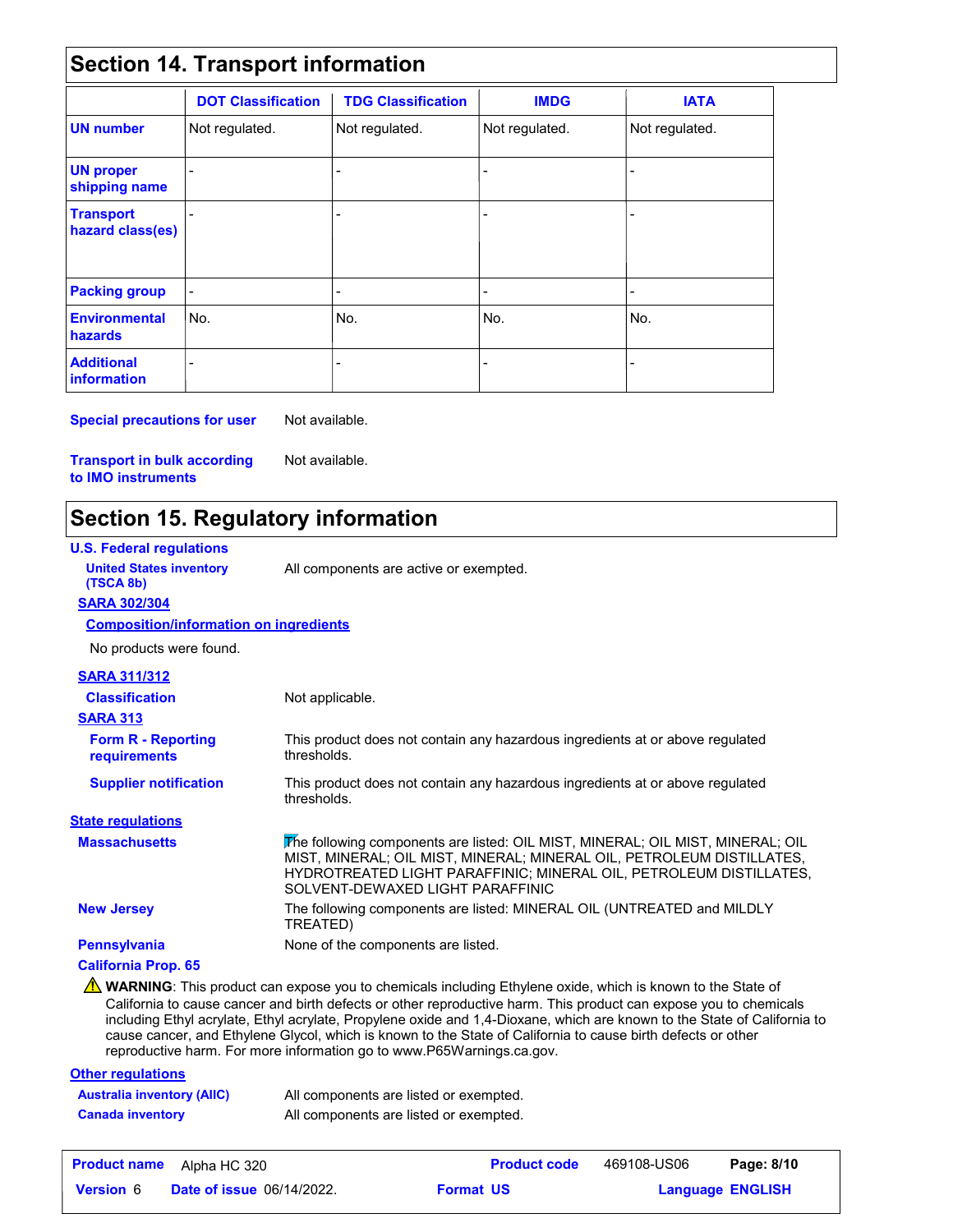## **Section 15. Regulatory information**

| <b>China inventory (IECSC)</b>                                  | All components are listed or exempted.                                                                   |
|-----------------------------------------------------------------|----------------------------------------------------------------------------------------------------------|
| <b>Japan inventory (CSCL)</b><br><b>Korea inventory (KECI)</b>  | All components are listed or exempted.<br>All components are listed or exempted.                         |
| <b>Philippines inventory</b><br>(PICCS)                         | All components are listed or exempted.                                                                   |
| <b>Taiwan Chemical</b><br><b>Substances Inventory</b><br>(TCSI) | All components are listed or exempted.                                                                   |
| <b>REACH Status</b>                                             | For the REACH status of this product please consult your company contact, as<br>identified in Section 1. |

## **Section 16. Other information**



#### **Indicates information that has changed from previously issued version.**

#### **Notice to reader**

*All reasonably practicable steps have been taken to ensure this data sheet and the health, safety and environmental information contained in it is accurate as of the date specified below. No warranty or representation, express or implied is made as to the accuracy or completeness of the data and information in this data sheet.*

*The data and advice given apply when the product is sold for the stated application or applications. You should not use the product other than for the stated application or applications without seeking advice from BP Group.*

*It is the user's obligation to evaluate and use this product safely and to comply with all applicable laws and regulations. The BP Group shall not be responsible for any damage or injury resulting from use, other than the stated product use of the material, from any failure to adhere to recommendations, or from any hazards inherent in the nature of the material. Purchasers of the product for supply to a third party for use at work, have a duty to take all necessary steps to ensure that*  any person handling or using the product is provided with the information in this sheet. Employers have a duty to tell *employees and others who may be affected of any hazards described in this sheet and of any precautions that should be* 

|                  | <b>Product name</b> Alpha HC 320 |                  | <b>Product code</b> | 469108-US06             | Page: 9/10 |
|------------------|----------------------------------|------------------|---------------------|-------------------------|------------|
| <b>Version 6</b> | <b>Date of issue 06/14/2022.</b> | <b>Format US</b> |                     | <b>Language ENGLISH</b> |            |